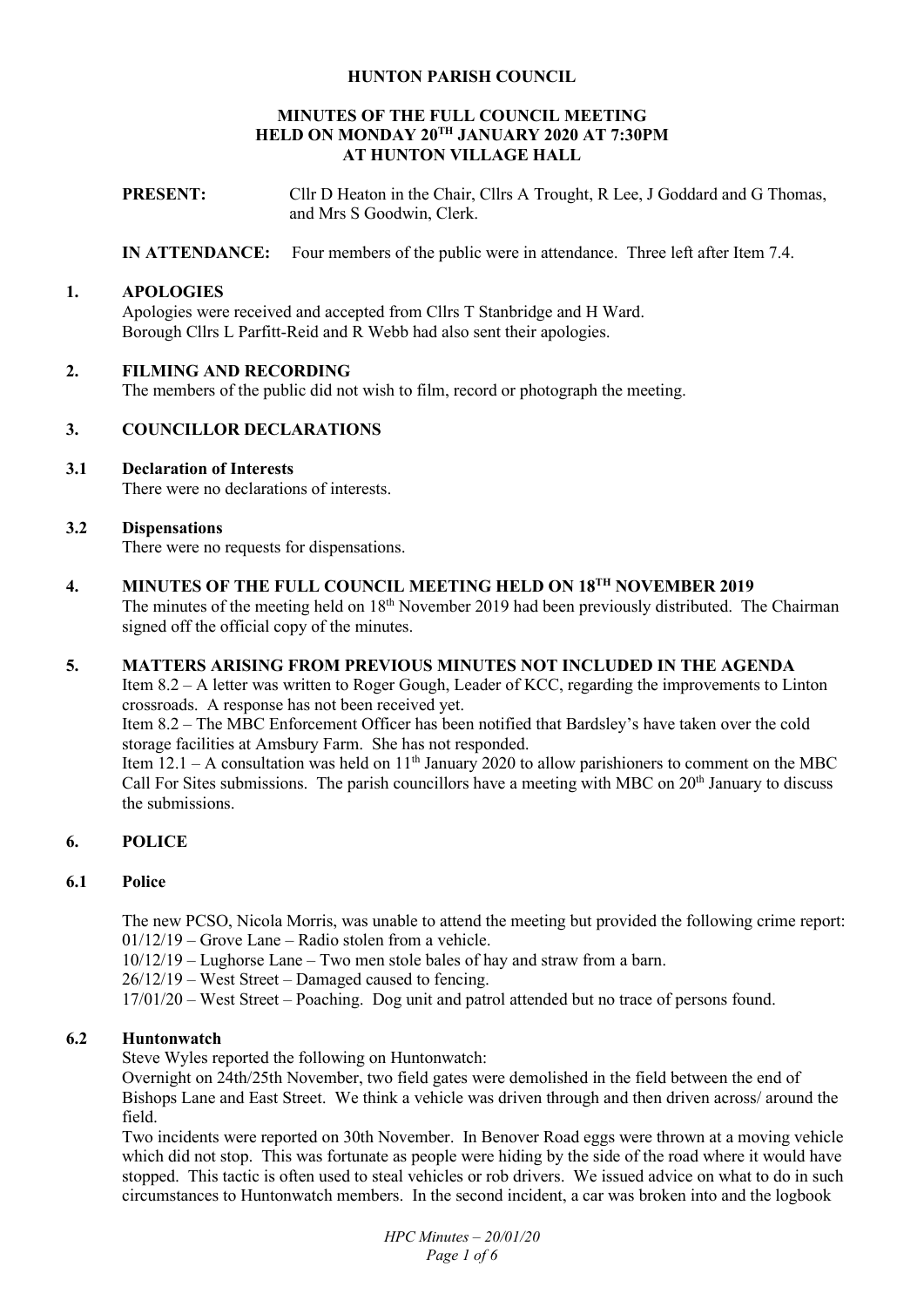and service record stolen. The owner was advised to contact the police.

The police reported that no progress could be made with the investigation into the container and football changing rooms break-in, so the case was being filed as 'no suspects identified'.

On 26th December, there was an attempted horse theft in the fields between the church

and Hunton Court. The suspects gained access via the footpath from East Street just two days after a post on Facebook reported that the stile had been replaced by a gate. This supports our long-held fear that the criminal fraternity may in some way have access to the Hunton Facebook page.

There have been reports of a suspicious vehicle (a pick-up truck) in the Hunton Hill area. Details have been passed to the police.

Huntonwatch helped disseminate information on flooding and wind damage during the recent spell of bad weather.

Finally, our PCSO was due to leave on 6th January to take up a position with British Transport Police. We received no information regarding any replacement but now know it is PCSO Nicola Morris, so we will make contact with her.

## **7. LOCAL COMMUNITY**

## **7.1 King George V Playing Field Committee**

The Chairman of the King George V Playing Field Committee, Simon Taylor, was unable to attend the meeting. The following is an update from the Committee meeting held on 15<sup>th</sup> January 2020: Both representatives of the Football Club have resigned.

The barrier has been installed at the entrance to the car park. Signs need to be printed and a rota needs to be worked out for opening/closing.

There are a number of issues which cannot be dealt with at the moment due to the wet weather, to be addressed in spring. These include: the removal of the green container and old cricket pavilion; drainage flush through; minor play equipment and field remedial issues; and cutting back.

Three health and safety reports have been received. The same comment appears on each regarding the multiplay equipment, that the platform has rough edges delaminating.

There is £6,764 in funds remaining. The Landscape Services quote for grounds maintenance for 2020 was accepted. The Committee will apply for more MBC SIPA grant funding for a picnic table, bin and matting. The Committee would like to ask for £6,000 in funding for 2020/21 from the Parish Council. A

contribution towards the new Bowls Club changing rooms will be agreed when the shortfall figure has been provided.

The Annual Return has been submitted to the Charity Commission.

# **7.2 Hunton Village Hall Committee**

The Chairman of Hunton Village Hall Committee, Cllr Trought, did not have anything to report. The next Committee meeting will be held on 18<sup>th</sup> February.

#### **7.3 Hunton Primary School**

Cllr Trought informed Members that Mary Holt-Goldsmith, who worked at the school, has sadly passed away.

Sue and Steve Wyles are to take over the school crossing patrol, starting around February half term.

# **7.4 Hunton Village Club**

Cllr Trought was unable to attend the Club AGM.

The Club is organising an Entertainments Committee to book events at the Club. There is a meeting on 29<sup>th</sup> January.

The Club is fundraising for new toilets.

There is a health and safety issue around preparation of food. Food served at the Club cannot be prepared off-site and brought into the Club, it all has to be prepared on the premises, which causes an inconvenience for food such as soup for the lunches. The Committee is trying to find a solution.

# **7.5 Traffic and Road Safety Working Party/Highways**

Cllr Goddard is meeting with representatives from Transport Survey Systems next week on East Street to decide on the three locations for the speed tracking equipment.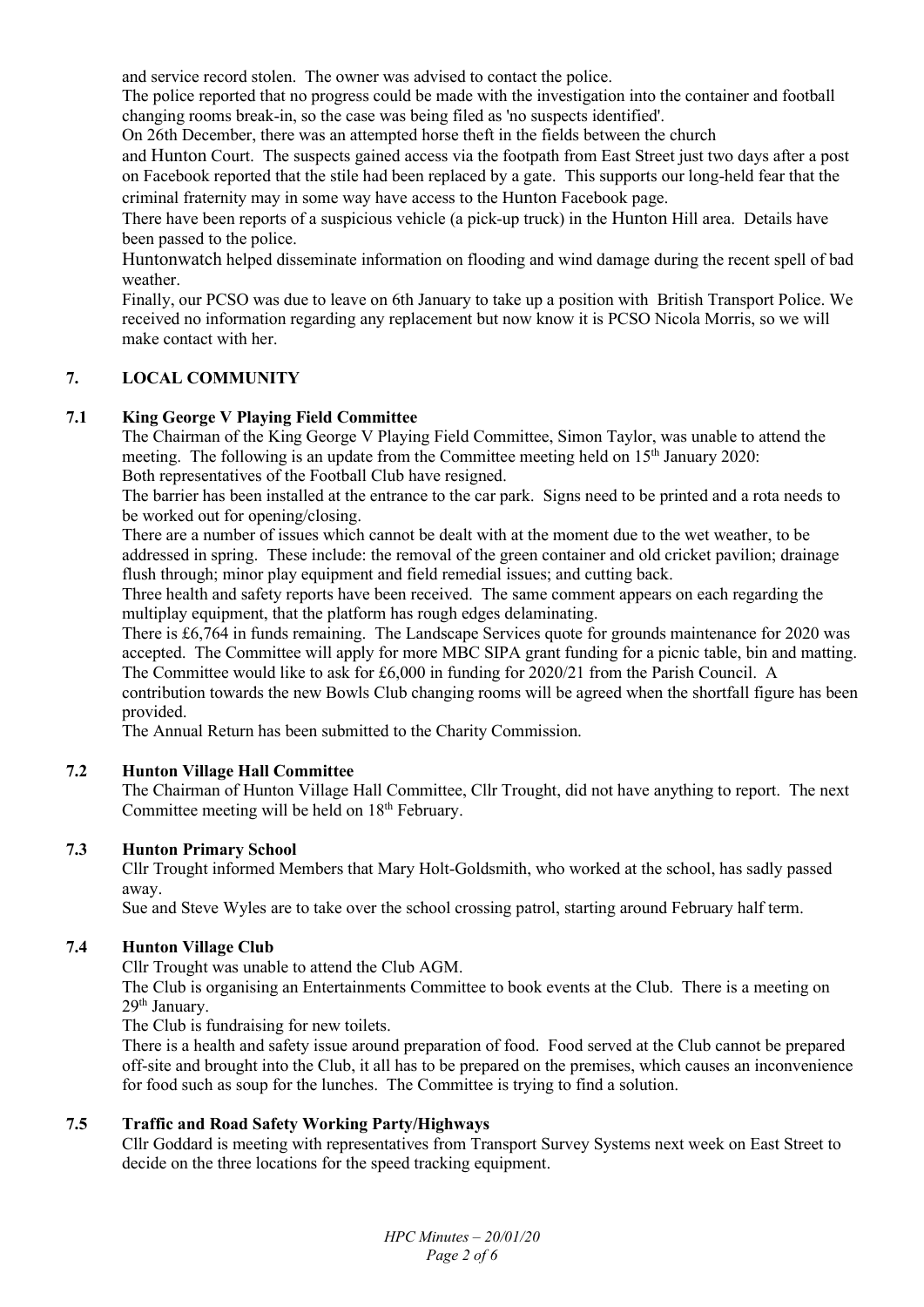# **7.6 Tree & Pond Warden**

The Tree & Pond Warden, Mike Summersgill, was unable to attend the meeting but had provided the following report:

Trees – I have been talking to the new Yalding Tree Warden, and trying to contact the Farleigh Tree Warden, so that we can work together on our 'patches'. The annual Tree Wardens gathering/AGM is on 1st February in Faversham, and I hope to attend that. There was a community tree planting day in the orchard/playing fields at the end of November, thanks to Liz Ridgeway who organised it. Crispin Tregoning has been asked to price up a climbed inspection of the Turkey Oak tree on the recreation ground. He did an inspection about three years ago. The Parish Council had some work done on the tree in April 2018 and also had a regular VTA in April 2019, which recommended that a re-inspection is carried out 18 months later by the same person who carried out the previous climbed inspection (Crispin). Ponds - nothing to report, but I mentioned to Cllr Heaton a potential problem on George Street with the main ditch outside Wilson's Yard, and a widening gap appearing behind the sandbagged repair of the bank/wall there.

The Clerk advised that the quoted cost for the Turkey Oak climbed inspection is £150. Members **Approved** the cost and **Agreed** that the inspection should be undertaken by Crispin Tregoning. Cllr Thomas advised that the dead oak tree on the Tregothnan Estate has still not been felled and is dropping branches on the Barn Hill road. Members **Agreed** that the Clerk should contact the Tregothnan Estate again to ask that the work is done soon. ACTION: CLERK

# **8. COUNTY & BOROUGH COUNCILLORS**

## **8.1 County Councillor**

County Cllr Stockell was unable to attend the meeting.

## **8.2 Borough Councillors**

Borough Cllr Webb was unable to attend the meeting (at a West Farleigh Parish Council meeting) but had sent a note to remind the Parish Council that the next meeting of the Wares Farm Monitoring Group takes place on 22nd January at the new offices on Redwall Lane. Regarding concerns about the exit from the Wares Farm site, Cllr Webb confirmed that there is no physical restriction on lorries turning left towards Hunton. There is a sign in three languages stating that HGVs must turn right but, as the exit is fairly wide, a driver could easily turn left. Cllr Webb will ask if there is anything which can be added to the exit to prevent this situation occurring.

Neither Cllr Heaton nor Cllr Thomas had been made aware of the monitoring meeting.

Borough Cllr Parfitt-Reid was unable to attend the meeting (at a meeting on Landscape and Ecology at the Town Hall) but had also sent a note regarding general concern about the MBC Call For Sites. Cllr Parfitt-Reid would like the process to be expedited, rather than delayed further into 2021 as some of the more senior MBC officers are trying to do, as she believes it could potentially expose the borough to the risk of being without a Local Plan, which would benefit opportunistic landowners/developers.

# **9. PARISH COUNCILLORS**

# **9.1 Liaison with External Bodies**

Cllr Thomas is in regular contact with the KALC representatives. They were due to meet with William Cornall at MBC, but he is busy with the Lenham Heath issue and no date has been arranged as yet to speak with someone else from MBC.

#### **9.2 Footpaths, Ditches and Flooding**

Cllr Heaton reported that there had been flooding in Grove Lane before Christmas. Cllr Goddard advised that he had organised someone to dig out the ditches on Grove Lane.

Jeremy Scott has cleared the ditches down to the Gudgeon but the culvert under the road is blocked. Cllr Heaton reported the blocked culvert to KCC, which was upgraded to an emergency. Conway came out but there was too much water for any action to be taken. It will have to wait until the water has gone down. The culvert from the flooding sign (at Smithfield House) has been dug away but water is coming up through the manhole near Scott's Farm.

At the mill, the water rose to within 2" of the top of a 7-foot cellar.

Cllr Lee asked whether anyone's house was damaged during the flooding; Cllr Heaton did not believe so. Regarding footpaths, the stile has been taken away from the footpath from East Street to the church and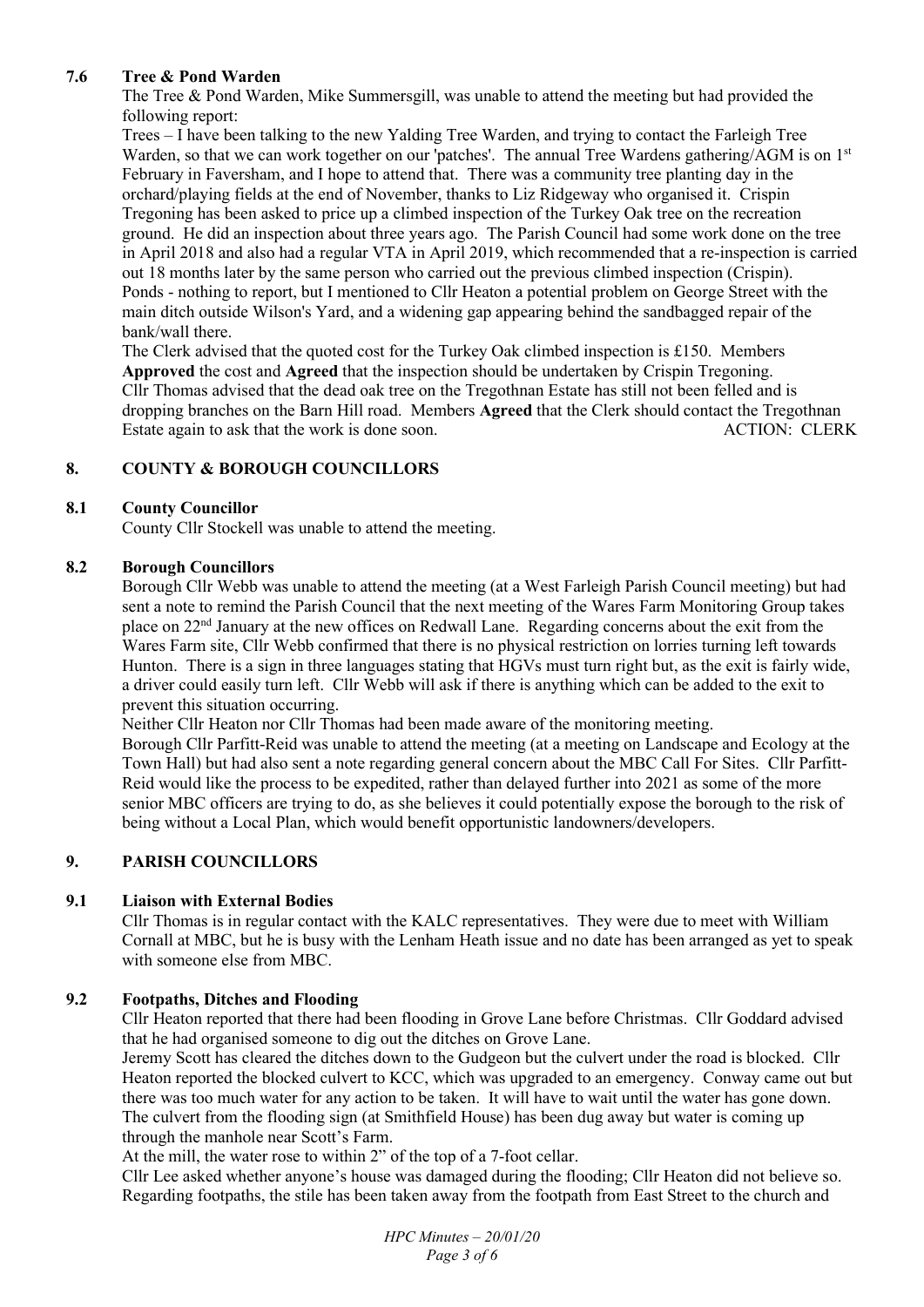replaced with a gate.

## **9.3 Communication & Events**

Cllr Trought advised that events need to be organised at the Village Club.

Cllr Heaton was concerned that the Hunton Facebook page is being used for nefarious activities (see Item 6.2); it would be worth reiterating that people need to exercise self-censorship and be more careful what they say. Members **Agreed** that the Clerk should ask Steve Wyles for some wording to this effect which can be included on the Hunton Facebook page. ACTION: CLERK

## **9.4 Planning Issues and Consultations**

Cllr Thomas and Cllr Heaton met with Mark Egerton (Strategic Planning Manager) at MBC to discuss the sites put forward for Hunton in the Call For Sites exercise. Mr Egerton is in a difficult position as he may have to do what the government requires in terms of housing, rather than what is actually needed in the borough. There will be a delay in completing the review of sites put forward, which will probably be May rather than February. He did not give the criteria which will be applied when considering the sites. A total of 334 sites and 60,000 houses have been put forward in the whole borough. Mr Egerton considered the case put forward against the two sites in Hunton by Cllrs Thomas and Heaton was reasonable – the proposed development at Durrants Farm is too large and in an unsustainable location and Dingley Dell is a ribbon development outside Coxheath moving towards other parishes on ancient woodland. Cllr Heaton noted that the general view is that planning officers are fed up with the planning system. A number of local authorities nearby are becoming non-compliant and are trying to lobby the government. Cllr Trought asked whether MBC would consider all sites put forward. Cllr Heaton advised that they have to look at all of them, but they would use a traffic light system at first to grade them. There is tension between the hub areas and rural areas. It is unlikely that the Durrants Farm site will go through and Mr Egerton did not appear to be pushing either of the two Hunton sites at all. If the Lenham Heath development goes through it will account for a lot of the housing allocation. Mr Egerton also said that many houses being built are the wrong size and are not selling, so they are not keen on the system. MBC has to take into account what is happening in neighbouring boroughs (areas such as Paddock Wood). MBC and KCC are working together regarding roads, recording traffic by mobile phone signals on a county-wide basis.

#### **9.5 Utilities**

Cllr Stanbridge was unable to attend the meeting.

# **10. OTHER PARISH MATTERS**

#### **10.1 KALC Community Awards Scheme 2020**

The 2020 KALC Community Awards Scheme was launched in November 2019, with Member councils having the option of adopting the Scheme in their local area. Members **Agreed** that they did not wish to adopt the KALC Community Awards in Hunton in 2020.

#### **10.2 Bins**

In September 2019, one of the bins in the car park near the Village Hall went missing. Despite numerous enquiries it has not been possible to locate the missing bin. There are four remaining bins in the car park and on the recreation ground, plus a mixed general/dog waste bin in the car park which is owned by Maidstone Borough Council.

Members **Agreed** that the missing bin should be replaced, and an additional bin should be provided; the Clerk will obtain prices. ACTION: CLERK

#### **10.3 Clerk's Report**

Zurich Municipal has agreed to pay £955.12 (after deducting the £250 excess) for the damage caused during the cricket pavilion break in. Zurich has also offered £1,549 to replace the stolen mower. This will be received when a new mower is purchased.

The new barrier at the entrance to the car park has been insured with Zurich Municipal.

A letter has been received from Alison Broom at MBC in response to the letter sent by the Parish Council about not being allowed to speak at the MBC Planning Committee on 5<sup>th</sup> December 2019. MBC will look at how arrangements for speakers are communicated in future.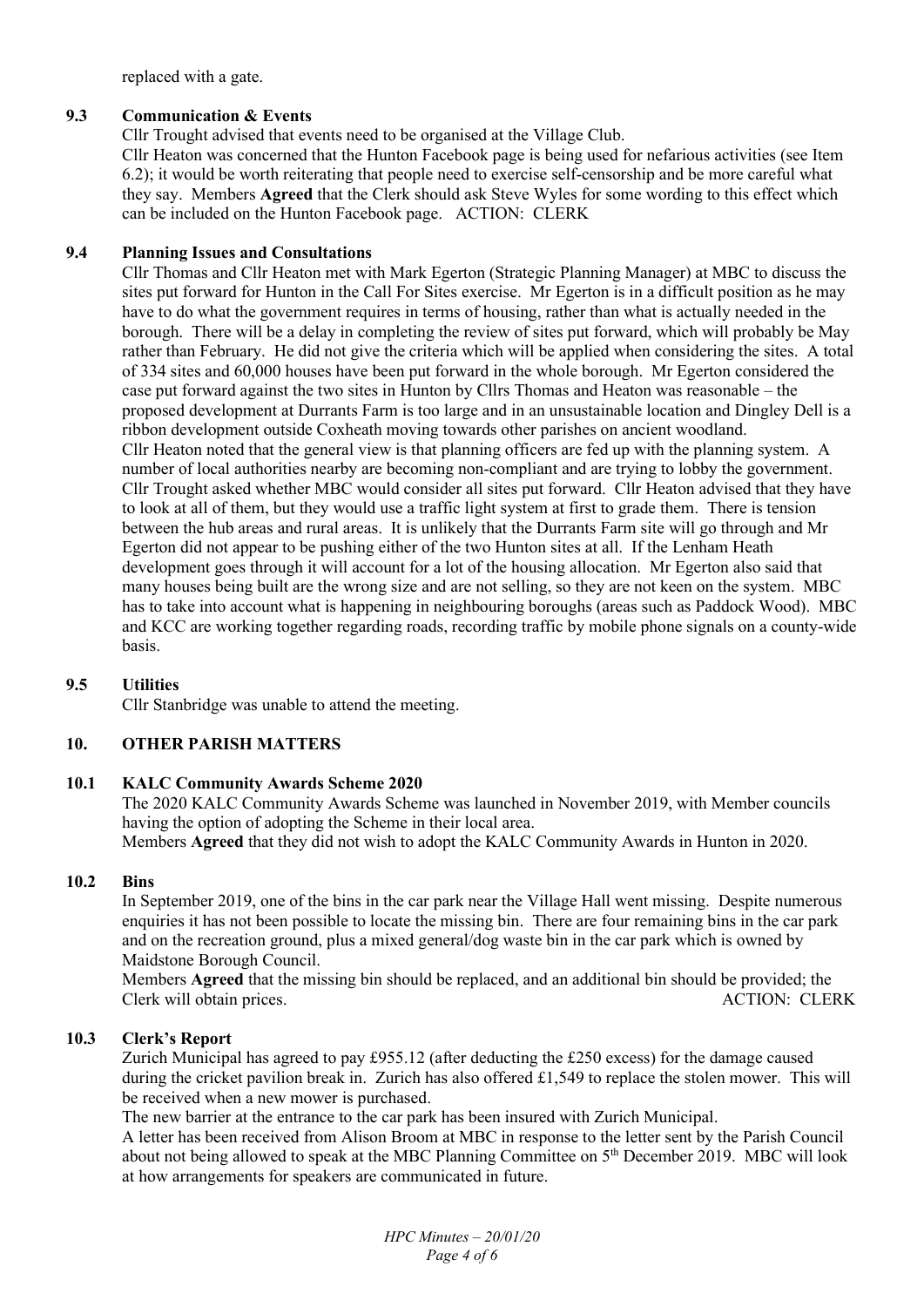# **11. FINANCE**

# **11.1 Budget Monitoring Report**

The Budget Monitoring Report to 31st December 2019 was **Noted**.

### **11.2 Income Received**

No income has been received since the last meeting. Cllr Trought reviewed and signed the bank reconciliation.

# **11.3 Payments Made**

Members **Approved** the following payments made since the last meeting:

| $SO -$ Sharon Goodwin - Salary & office allowance - November               | £453.30 |
|----------------------------------------------------------------------------|---------|
| $300318 - Q$ -Tec Solutions Ltd – Security lights                          | £708.00 |
| $300319$ – David Heaton – Security lock for barrier                        | £35.94  |
| $300320$ – Dave Brooker – Painting outside of the Village Hall             | £221.06 |
| 300321 – Sharon Goodwin – Food for Christmas drinks (Chairman's Allowance) | £71.72  |
| $300322 -$ David Heaton – Keys for barrier lock                            | £31.06  |
| $SO -$ Sharon Goodwin – Salary & office allowance – December               | £453.30 |
| Unity Trust Bank – Service charge                                          | £18.00  |
|                                                                            |         |

# **11.4 Cheques for Signature**

Members **Agreed** that the following payments be approved, and the cheques were signed by Cllrs Goddard and Thomas:

| 300323 – Hunton Village Club – Christmas drinks (Chairman's Allowance)           | £164.55   |
|----------------------------------------------------------------------------------|-----------|
| $300324 - E. ON - Street lighting electricity$                                   | £14.73    |
| 300325 – Jacksons Fencing – Barrier at the entrance to the Village Hall car park | £2,733.88 |
| $300326$ – Sharon Goodwin – Travel expenses/Postage/Stationery                   | £56.04    |

#### **11.5 Hunton Bowls Club**

 *(This item was moved after Item 6.2)* 

Members agreed at the last Parish Council meeting (on  $18<sup>th</sup>$  November 2019) to contribute £1,000 towards the new Bowls Club changing rooms under s137 expenditure. The Bowls Club has asked for the contribution to be made as the project is nearly at completion.

Members **Approved** the contribution and cheque 300327 was written for £1,000, signed by Cllrs Trought and Goddard.

# **11.6 Village Hall**

The Hunton Village Hall Committee is planning to install a new kitchen in the Village Hall and is seeking contributions from the Parish Council and the Hunton Herald towards the cost, which will be approximately £8,500. The Committee has asked for a contribution of £2,000 if possible.

Members **Agreed** to make a contribution of £2,000 and cheque 300328 was written for this amount, signed by Cllrs Goddard and Thomas.

Cllr Trought noted that the Village Hall will celebrate its centenary in 2026, so it will be an ideal opportunity to get the building in good shape for the next 100 years.

#### **11.7 Heart of Kent Hospice**

A letter has been received from the Heart of Kent Hospice, seeking a contribution. Last year 1,009 patients were referred to the Hospice, one of whom came from Hunton parish. Members decided not to provide a contribution.

## **11.8 Fete Committee Funds**

All members of the Hunton Fete Committee resigned last year, effectively disbanding the Committee which has organised nine fetes in the village. However, there is approximately £6,000 in funds remaining in the bank account which the Treasurer of the Committee would like to transfer to the Parish Council's bank account in case others wish to resurrect the Fete in future or for use towards other events. The KALC advisor, Clive Powell, suggested that the Fete Committee should be reconvened if possible, to